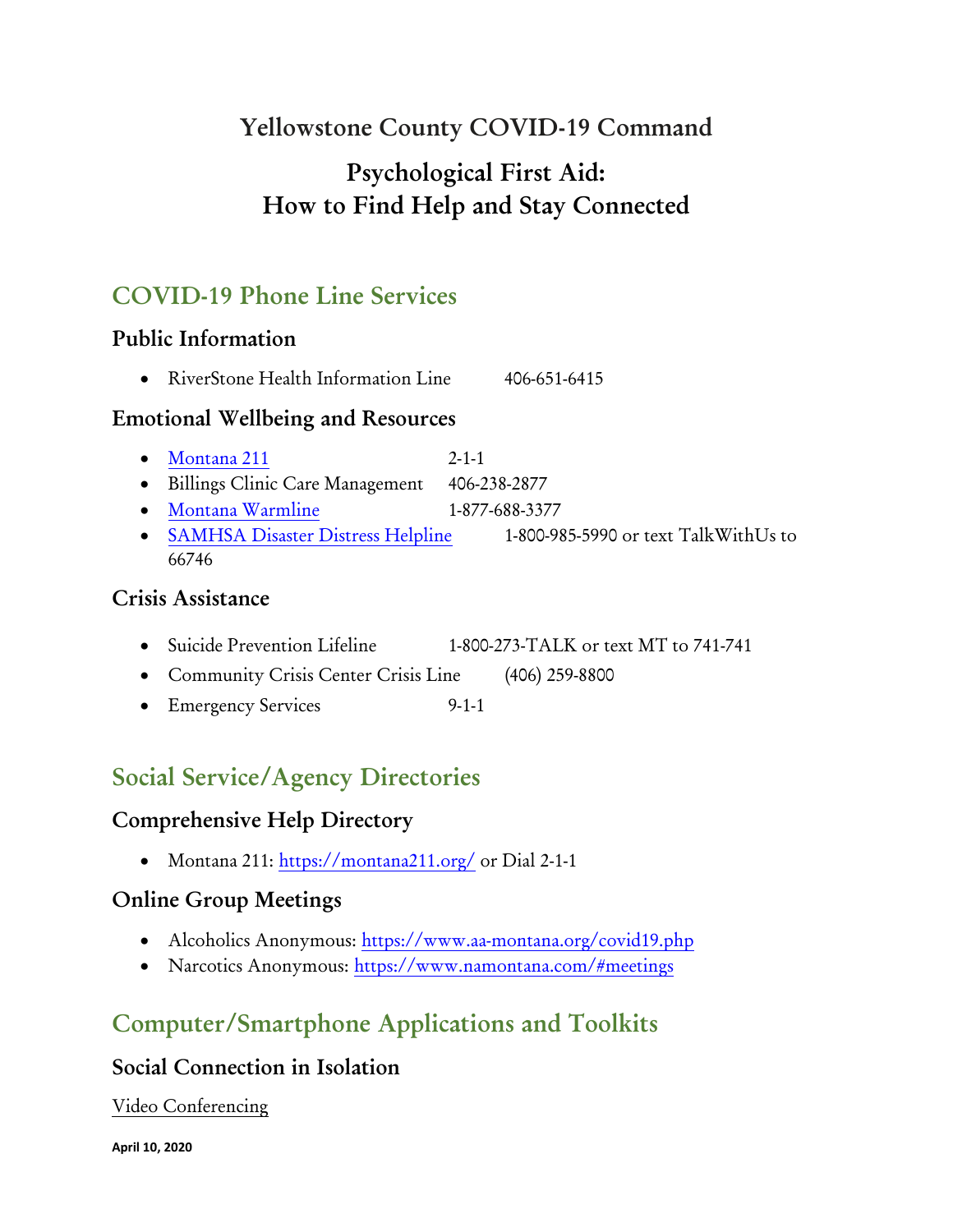- Zoom:<https://zoom.us/>
- Google Hangouts:<https://hangouts.google.com/>
- Skype:<https://www.skype.com/en/get-skype/>
- Apple FaceTime: https://apps.apple.com/us/app/facetime/id1110145091

### Keeping in Contact

- Facebook Messenger:<https://www.messenger.com/>
- Woebot:<https://woebot.io/>
- Lyf:<https://www.lyfapp.com.au/>

### **Health and Wellbeing**

### Mindfulness

- Stop, Think, Breathe:<https://www.stopbreathethink.com/>
- Headspace:<https://www.headspace.com/covid-19>
- Calm: <https://www.calm.com/>

### Mental Health & Suicide Prevention

- Thrive for Montana:<https://thriveformontana.com/>
- My Three:<https://my3app.org/>
- Man Therapy:<https://www.mantherapy.org/>
- Building Resilience Workbook: [https://thewellnesssociety.org/wp](https://thewellnesssociety.org/wp-content/uploads/2020/04/Coronavirus-Anxiety-Workbook.pdf)[content/uploads/2020/04/Coronavirus-Anxiety-Workbook.pdf](https://thewellnesssociety.org/wp-content/uploads/2020/04/Coronavirus-Anxiety-Workbook.pdf)

## **Online Events/Activities**

### **Film**

- Art House Cinema Rewind:<http://arthousebillings.com/art-house-rewind/>
- MINT Film On Demand:<https://www.mintfilmfestival.org/mint-on-demand>

### **Physical Activity**

- Montana Women's Run Virtual Race: <http://womensrun.org/>
- Tour De Fleur Virtual Event:<https://billingstrailnet.org/tour-de-fleur/>
- Billings YMCA Virtual:<https://billingsymca.org/virtual-y/>

#### **Music**

• Couch Concerts: <https://www.facebook.com/groups/236815301051185/>